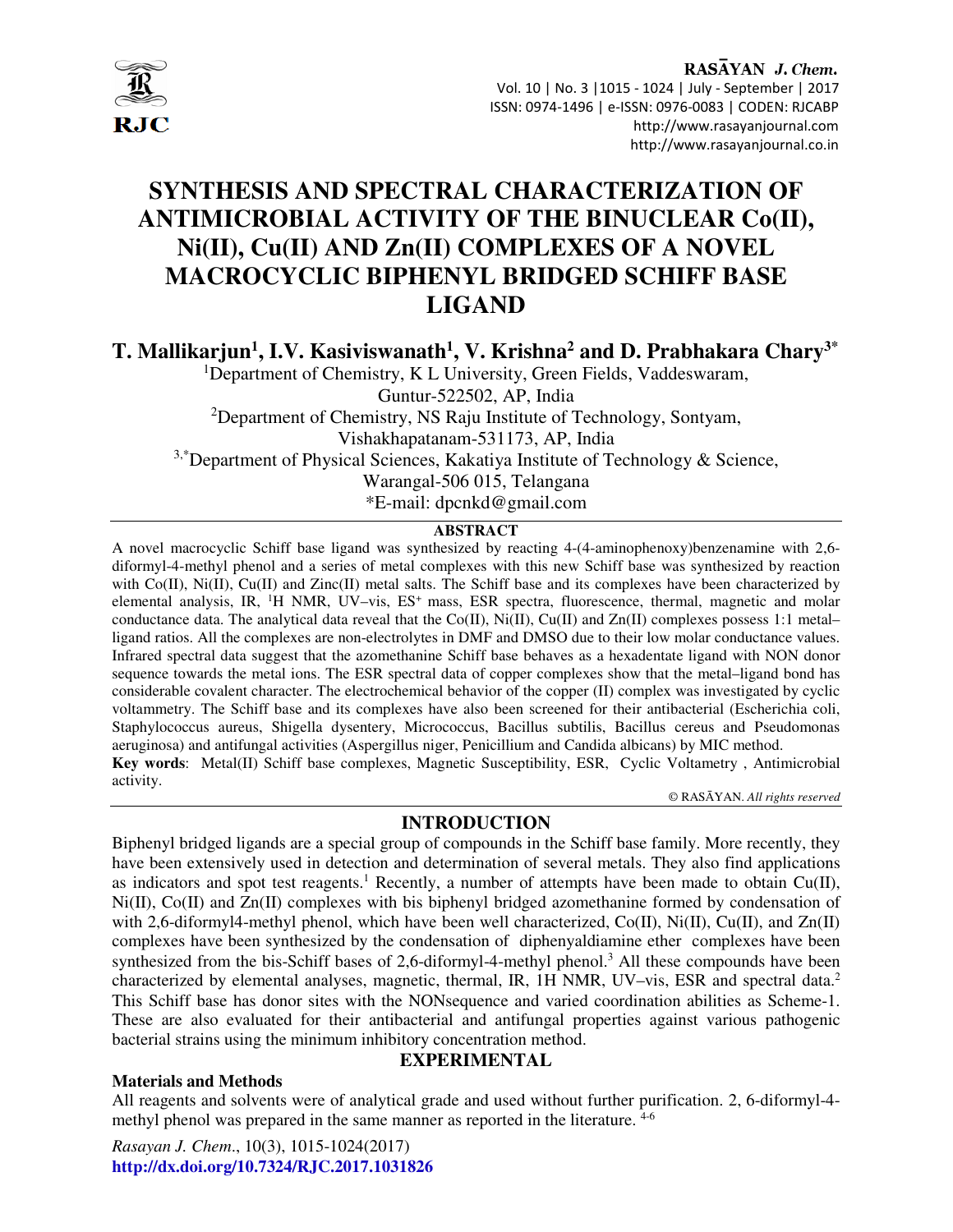## **Physical Measurement**

<sup>1</sup>H and <sup>13</sup>C NMR spectra were recorded on a Bruker DPX FT-NMR spectrometer; using TMS as an internal reference at room temperature operating at 400 MHz. Infrared absorption spectra (4000-400cm<sup>-1</sup>) were obtained from a JASCO FT/IR-5300 spectrometer. Mass spectra (ES<sup>+</sup>-MS) were determined on Perkin Elmer (SCIEX API- 2000, ESI) at 12.5 ev. Carbon, nitrogen and hydrogen elemental analyses were performed on an LECO CHNS-932 analyzer. Melting points were determined on DSC Model: Q 10 TA Instruments. Thermal analyses of these samples were performed on a Thermal Advantage DSC Q2000 V 9.8 Build 296 (TA Instrument, USA) module which was calibrated for temperature and cell constants using indium and sapphire. Electrochemical instrumental model: CHI660C. The magnetization studies were carried out at temperatures ranging from 5 to 300k, in applied fields of up to 10 kOe with a Quantum Design Physical Properties Measurement System. A JEOL JES PE 3X model spectrometer was used for running the ESR spectra.



 $M = Co(II), Ni(II), Cu(II)$  and  $Zn(II)$ **Scheme 1 : M<sup>2</sup> (DFMDE)X<sup>2</sup>**  $X = Cl$ 

# **Synthesis of Macrocyclic Schiff base ligand**

2,6-Diformyl-4-methylphenol (2 m mol) in methanol (20 mL) was added to a methanolic solution of 4-(4 aminophenoxy)benzenamine (2 m mol, 30 mL) . The reaction mixture was refluxed for 3hours. The mixture was cooled to room temperature and the solvent removed under reduced pressure until a solid product was formed that was washed with cold ethanol and dried under vacuum. Yield 70–75%. M.P: 336.83<sup>o</sup>C : <sup>1</sup>H NMR (CDCl<sub>3,</sub> 400 MHz):  $\delta$  7.77 (2H, s, benzene),  $\delta$  2.39(3H, s, methyl),  $\delta$  11.45(1H, s,), δ10.21(2H, s, aldehyde)<sup>13</sup>C NMR (CDCl3 100 MHz): δ 163.30, 159.55, 155.35, 133.58, 131.58, 128.39,119.58, 20.3 MS-ES<sup>+</sup>:*m/z* 657 [M+H]<sup>+</sup>, IR(KBr) in cm<sup>-1</sup> : 3036, 1624, 1354, UV-visible (CHCl<sub>3</sub>) : 380.5 nm 503.5.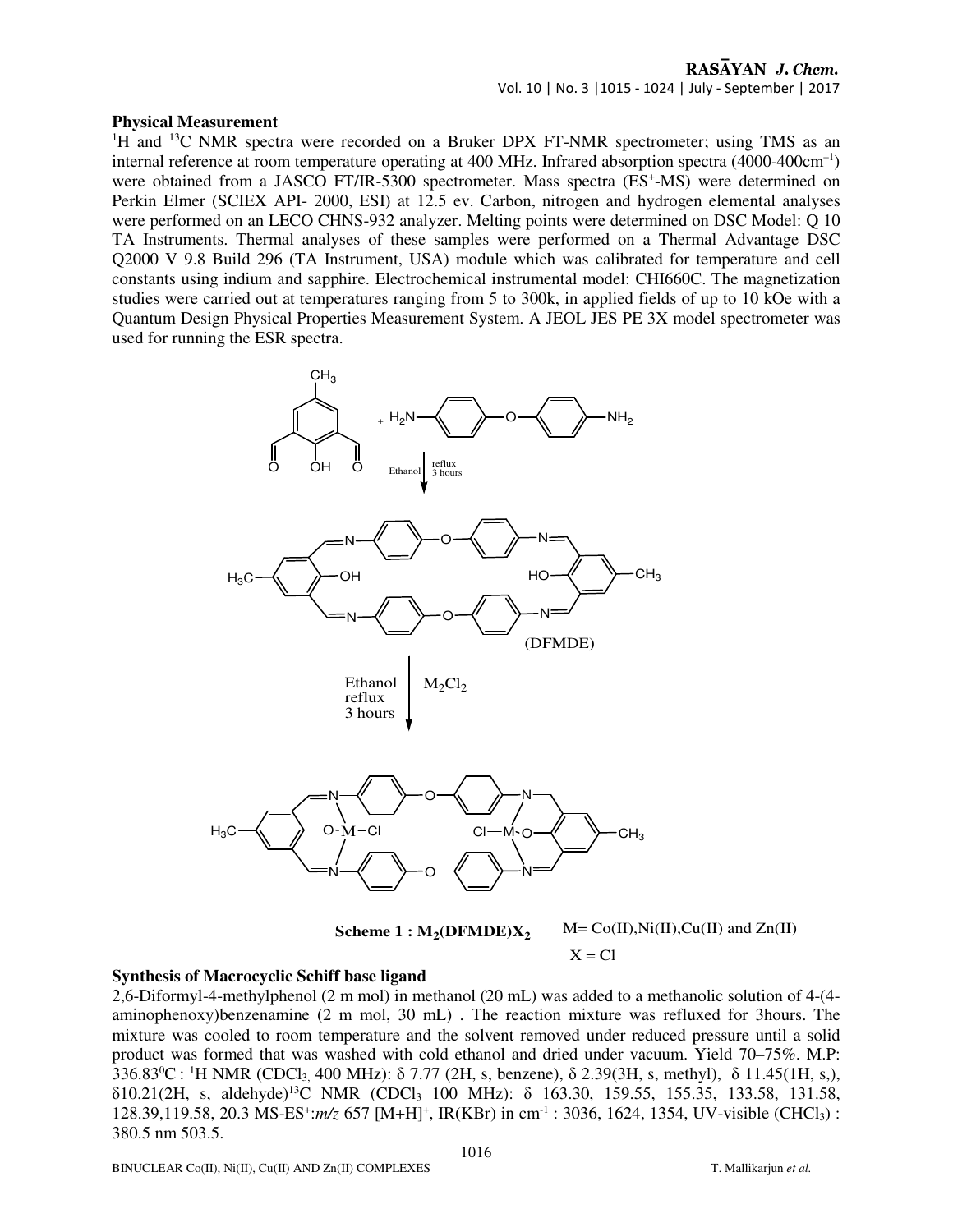# **Synthesis of Co(II), Ni(II), Cu(II) and Zn(II) complexes**

A mixture of ligand (0.01 mol) and metal chloride (0.02 mol) was refluxed for an hour in alcohol. To the reaction mixture sodium acetate (0.02 mol) in water was added and the reflection was continued for another 2h. The complex was precipitated by adding distilled water. The complex separated was filtered, washed with water, then with hot alcohol and finally dried in vacuum desiccators over  $P_2O_5$  (Yield 60-70%).

## **Biological activities**

The In-vitro Antibacterial and Antifungal Assays of the newly synthesized Schiff base and its metal complexes have been studied for their antibacterial and antifungal activities by disc diffusion method.<sup>7,8</sup> The antibacterial activities were done by using the following organisms (Escherichia coli, Staphylococcus aureus, Shigella dysentery, Micrococcus species, Bacillus subtilis, Bacillus cereus and Pseudomonas aeruginosa).

## **RESULTS AND DISCUSSION**

Physical characteristics, micro analytical and magnetic susceptibility data of the complexes are given in Table-1. The analytical data of all the complexes correspond to the general formula  $M_2L_2X_2$ . Magnetic susceptibility values of the complexes at room temperature are consistent with square-planar geometry around the central metal ions. The chelates show no appreciable conductance, and this supports the hypothesis of their neutral nature.

## **<sup>1</sup>H NMR spectra**

The <sup>1</sup>H NMR and <sup>13</sup>C-NMR spectrum of the ligand assigned to the enolic OH, phenyl, groups protons respectively. In the <sup>1</sup>H-NMR and <sup>13</sup>C-NMR spectrum of  $Zn(II)$  Complex in CDCl<sub>3</sub> as shown Fig. 1&2, the zinc complex, the enolic, OH proton signal is found to be absent, confirming deprotonation and its subsequent involvement in coordination.<sup>10-11</sup>

#### **IR spectra**



Fig.-1: <sup>I</sup>H-NMR Spectrum of  $Zn_2(DFMDE)Cl_2$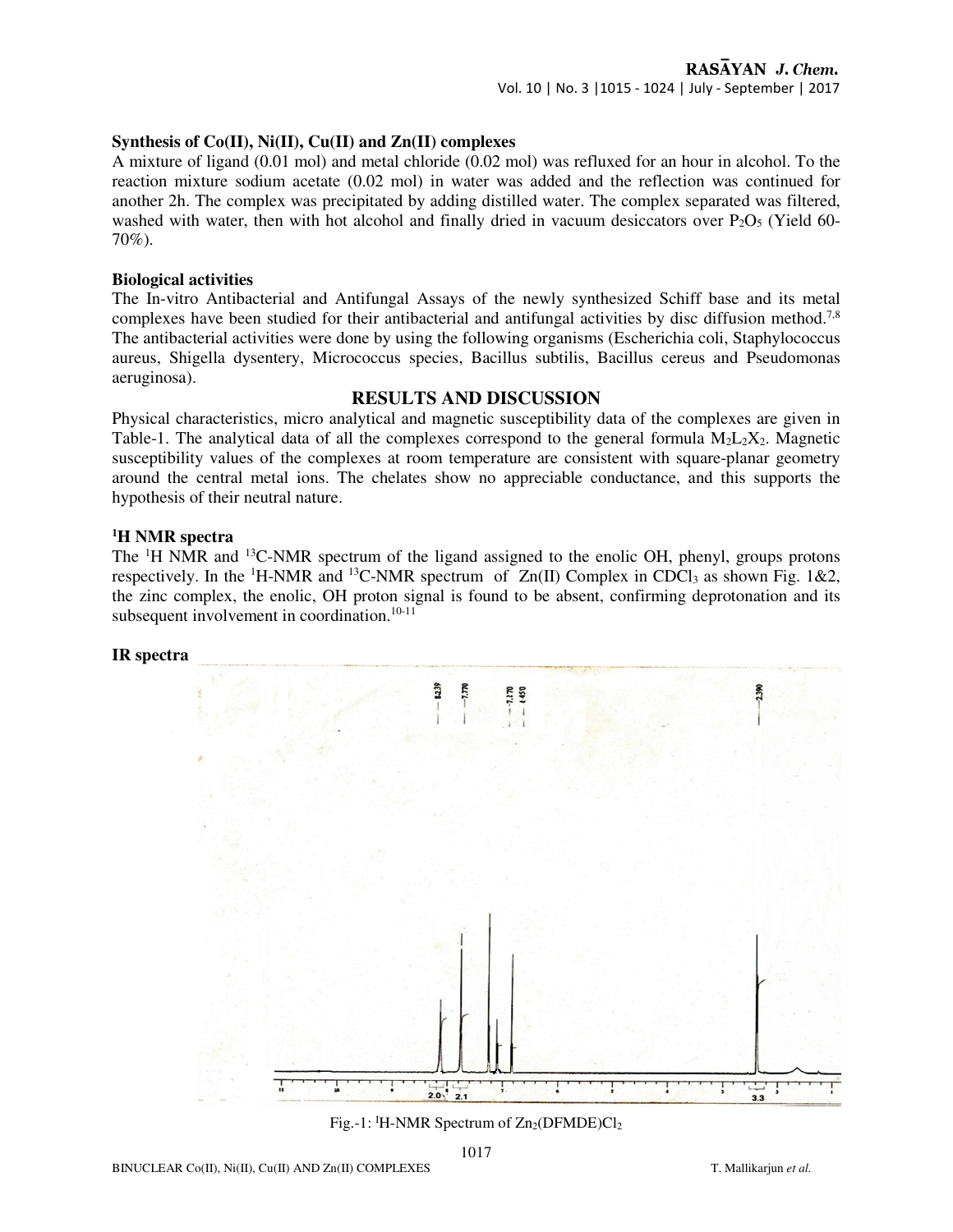# RASĀYAN J. Chem. Vol. 10 | No. 3 |1015 - 1024 | July - September | 2017

| Compound                      | Mol. Formula                         | Color        | M.P           | Elemental analysis |        |        |         | Magnetic     |                      |
|-------------------------------|--------------------------------------|--------------|---------------|--------------------|--------|--------|---------|--------------|----------------------|
|                               | (mol.weight)                         |              | Decomposition | Calculated(found)  |        |        | $\%$    | Susceptibili |                      |
|                               |                                      |              | $demp(^0C)$   | $\%$ C             | $\%$ H | $\%$ N | $\%$ M  | Yield        | ty                   |
|                               |                                      |              |               |                    |        |        |         |              | $\mu_{\rm eff}$ B. M |
| <b>DFMDE</b>                  | $C_{42}H_{32}N_4O_4(656.73)$         | <b>Brick</b> | 336.01        | 76.81              | 4.91   | 8.53   |         | 90           |                      |
|                               |                                      | red          |               | (76.78)            | (4.93) | (8.52) |         |              |                      |
| $[Zn_2(DFMDE)Cl_2]$           | $Zn_2C_{42}H_{30}Cl_2N_4O_4(856.4)$  | Yellow       | 384.38        | 58.90              | 3.53   | 6.54   | 15.27   | 87           |                      |
|                               |                                      |              |               | (58.35)            | (3.54) | (5.64) | (15.10) |              |                      |
| $[Cu2(DFMDE)(Cl)2]$           | $Cu_2C_{42}H_{30}Cl_2N_4O_4(852.71)$ | Black        | 363.81        | 59.16              | 3.55   | 6.57   | 14.90   | 89           | 1.70                 |
|                               |                                      |              |               | (58.98)            | (3.60) | (6.28) | (14.01) |              |                      |
| $[Ni2(DFMDE)(Cl)2]$           | $Ni2C42H30Cl2N4O4(843)$              | Pale         | 484.48        | 59.84)             | 3.59   | 6.65   | 13.92   | 70           | 2.72                 |
|                               |                                      | Green        |               | (59.50)            | (3.79) | (5.53) | (13.15) |              |                      |
| [Co(DFMDE)(Cl) <sub>2</sub> ] | $Co_2C_{42}H_{30}Cl_2N_4O_4(843.43)$ | Orange       | 481.61        | 59.84              | 3.59   | 6.65   | 13.92   | 82           | 5.21                 |
|                               |                                      |              |               | (58.35)            | (3.92) | (6.64) | (13.01) |              |                      |
|                               |                                      |              |               |                    |        |        |         |              |                      |

Table-1: Physical, Analytical and Magnetic data of the Biphenyl Bridged Schiff base M(II) Complexes

Table-2: Important IR freq. with assignment of M(II) metal complexes

| Compound             | IR spectra $(cm^{-1})$ |          |          |          |          |          |  |  |
|----------------------|------------------------|----------|----------|----------|----------|----------|--|--|
|                      | $v(O-H)$               | $v(C-H)$ | $v(C=N)$ | $v(C-O)$ | $v(M-N)$ | $v(M-O)$ |  |  |
| <b>DEMDE</b>         | 3450                   | 3042     | 1616     | 1240     | 484      | 422      |  |  |
| $[Zn_2(DFMDE)Cl_2]$  |                        | 3024     | 1616     | 1188     | 589      | 418      |  |  |
| $[Cu2(DFMDE)(Cl)2]$  |                        | 3034     | 1616     | 1211     | 555      | 447      |  |  |
| $[Ni_2(DFMDE)(Cl)2]$ |                        | 3030     | 1618     | 1205     | 518      | 434      |  |  |
| $[Co2(DFMDE)(Cl)2]$  |                        | 3034     | 1616     | 1211     | 565      | 424      |  |  |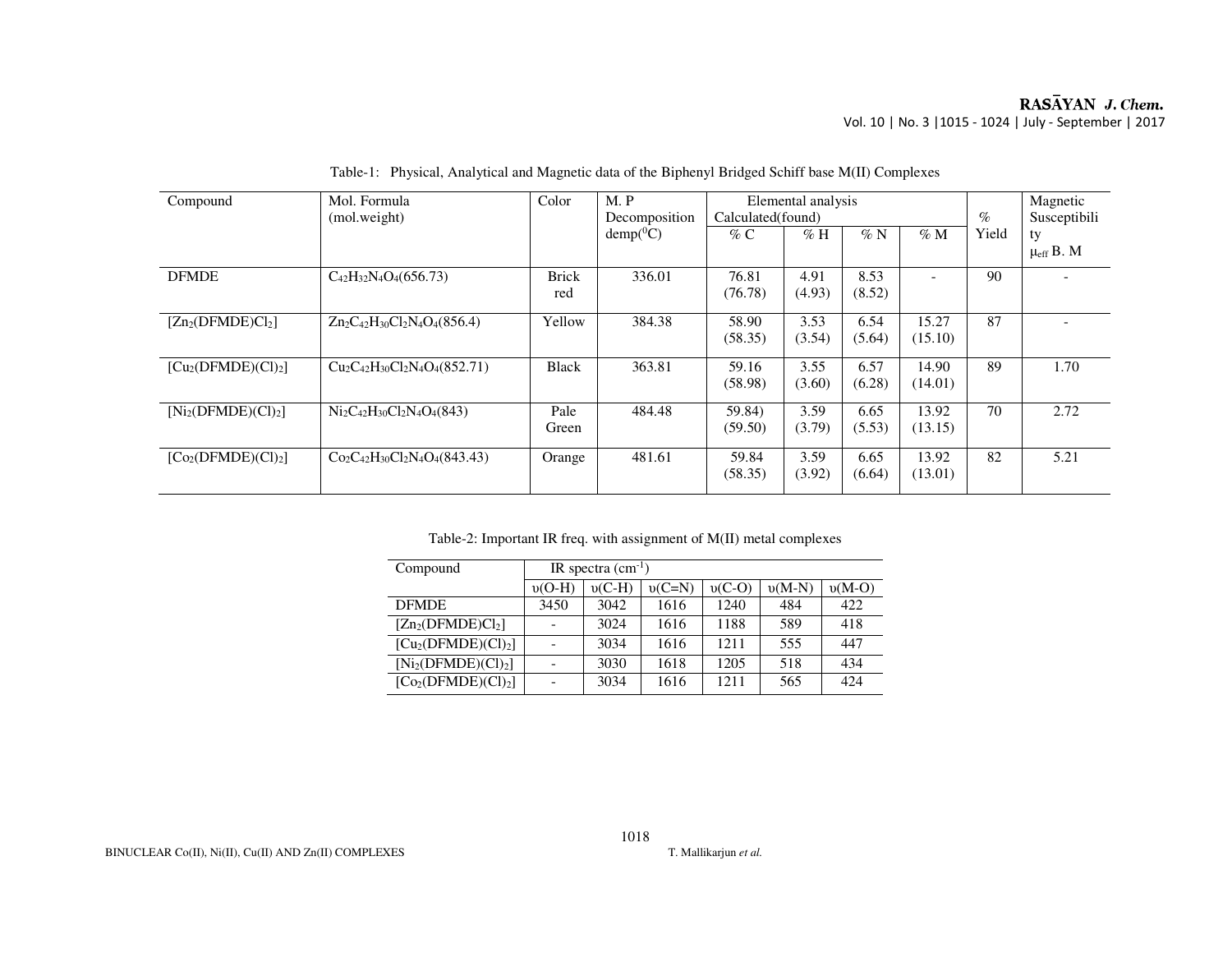#### RASAYAN J. Chem. Vol. 10 | No. 3 |1015 - 1024 | July - September | 2017

The FTIR spectra of some representative complexes relevant spectral data are given in Table-2. The spectra of the ligands display sharp peaks characteristics of the C=N bond at  $1624-1618$  cm<sup>-1</sup>. The complexes exhibit a shift to a lower frequency  $(1602-1616 \text{ cm}^{-1})$  this is with the coordination of the imino nitrogen to the metal ion. The band observed for the complexes in the region  $505-553$  cm<sup>-1</sup> is attributed to (M-phenolic O) and that in the region  $434-489$  cm<sup>-1</sup> to (M-N). All the IR data suggest that the metal is bonded to the Schiff bases through the phenolic oxygen and imino nitrogen.12-16



Fig.-2: <sup>13</sup>C-NMR Spectrum of  $Zn_2(DFMDE)Cl_2$ 



Fig.-3: Electronic spectrum of (a) complex of Cu<sub>2</sub>(DFMDE)Cl<sub>2</sub>, (b) ligand of DFDMDE, (c) CuCl<sub>2</sub> of (C<sub>0</sub>=  $4 \times 10^{-5}$  M) in DMF solution

#### **Electronic spectral studies**

The Cu(II) complex exhibited a high-intensity band at  $480 \text{ cm}^{-1}$  in the UV region as in Fig.-3. The appearance of this band is due to  $\pi$ - $\pi$ <sup>\*</sup> transition associated with the azomethine linkage and L→M charge transfer transition. The  $Cu(II)$  and  $Ni(II)$  complex may be suggested to the geometry is trigonal bipyrimidal. The  $Co(II)$  and  $Zn(II)$  complexes may be suggested to the geometry is tetrahedral geometry as shown in the relevant spectral data in Table-3.17-18

#### **Magnetic susceptibility studies**

The magnetic moments of the Co(II), Ni(II) and Cu(II) complexes obtained at room temperature are listed in Table-1. The Co(II) and Ni(II) complexes showed magnetic moment values around 5.21 and 2.72 BM, respectively, which are lower than the respective spin values only and indicates weak antiferromagnetic coupling interaction between the metal ions which further confirm the dinuclear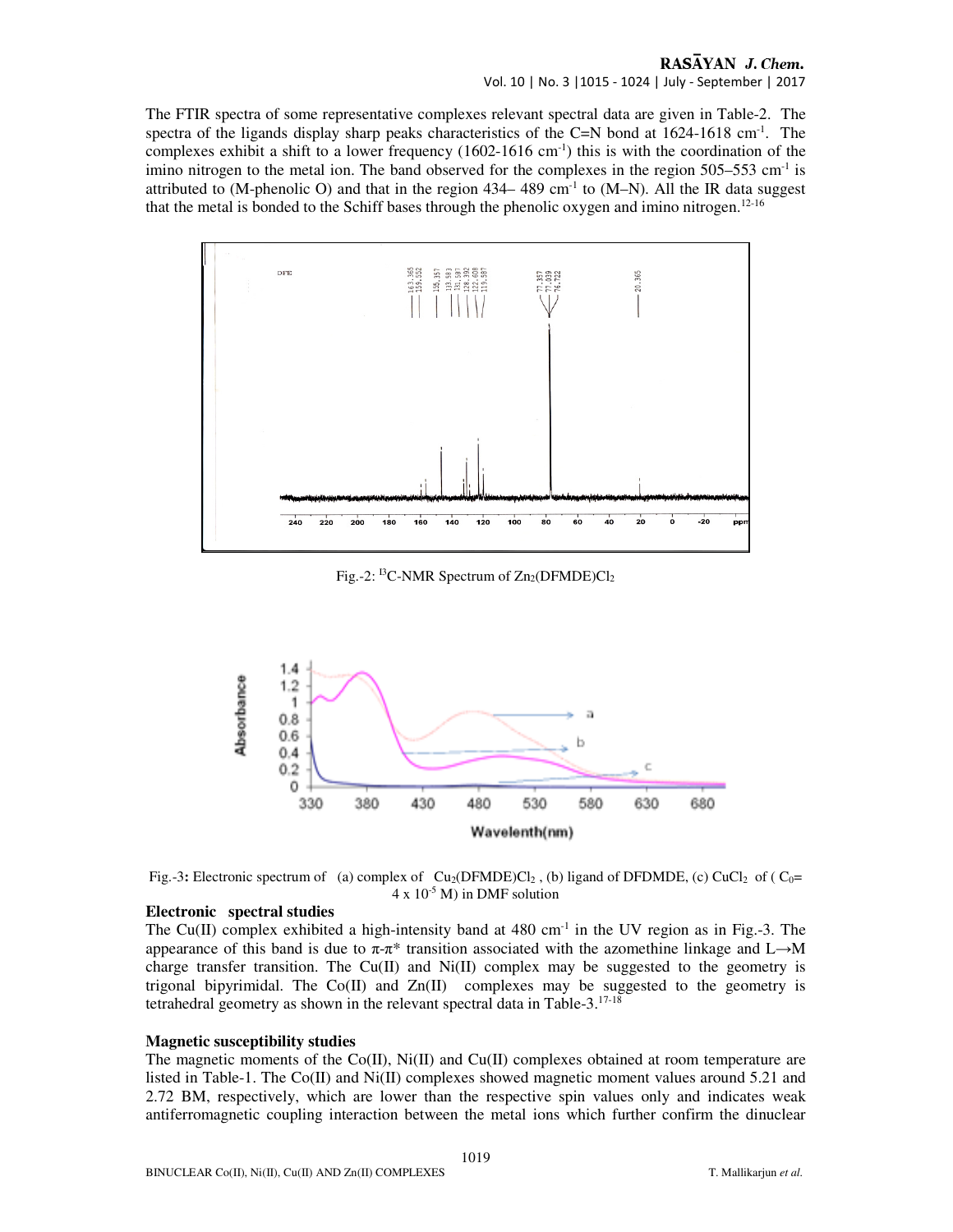nature of the complexes. The Cu(II) complex showed a magnetic moment around 1.70 BM which is considerably lower than the spin only value for Cu(II) complexes.

| Electronic data in DMF                                                                 |  |  |  |  |  |  |
|----------------------------------------------------------------------------------------|--|--|--|--|--|--|
| $(\epsilon_{\text{max}}, M^{-1} \text{cm}^{-1})$<br>(v)<br>$\lambda_{\text{max (nm)}}$ |  |  |  |  |  |  |
| 440.5(22,727)(28,250)                                                                  |  |  |  |  |  |  |
| 323(30.959)(59.975)                                                                    |  |  |  |  |  |  |
| 443(22,573)(16,235)                                                                    |  |  |  |  |  |  |
| 322(21,250)(31,055)                                                                    |  |  |  |  |  |  |
| 481.5(79,002)(14,750)                                                                  |  |  |  |  |  |  |
| 404(47,524)(54,250)                                                                    |  |  |  |  |  |  |
| 322(31,061)(59,320)                                                                    |  |  |  |  |  |  |
| 399.5(25,626)(35250)                                                                   |  |  |  |  |  |  |
| 326(25,250)(30,674)                                                                    |  |  |  |  |  |  |
|                                                                                        |  |  |  |  |  |  |

Table-3: Electronic spectral data of M(II) metal complexes

The low value of the magnetic moment is attributed to the antiferromagnetic coupling interaction between two metal ions. This fact suggests the dinuclear nature of the Cu(II) complexes magnetic susceptibility data were obtained for  $Cu_2(DFMDE)Cl_2$  from 4.5 to 300k, and fitted to the modified Langevin in dimer equation. The fit was excellent, yielding the following values for the magnetic parameters:  $J = 20$  cm<sup>-1</sup>,  $g = 2.15$  and  $\theta = -2.06$  k. The compound possesses a triplet ground state with a singlet state 20 cm<sup>-1</sup> as shown in Fig -5. The experimental data are shown as open circles and the lines represent the theoretical values obtained using the modified Langevin equation.<sup>19</sup>

$$
\chi = \frac{Ng^2\beta^2}{3k(T - \theta)} (1 + \left(\frac{1}{3}\right) exp[-2J/kT])^{-1}
$$

and the values of  $2J= +20$  cm<sup>-1</sup>, g = 2.15 and  $\theta = -2.06k$ . The calculations were carried out with matlab programs written by us for a windows 7 computer.

#### **ESR studies**

The 77k temperature liquid state ESR spectra of the Cu(II) complex in Fig.-4 show  $d_{x2-y2}$  as a ground state, suggesting distorted octahedral or tetrahedral geometries around M(II) centers. The molar conductance measurements proved that the complexes are non-electrolytes. The solution ESR spectra do not resolve the electron-nuclear spin coupling of the  $Cu(II)$  complexes. Computer simulation has been used to obtain the tensorial values of  $g_{\parallel}$ ,  $g_{\perp}$  and  $g_0$  those of  $A_{\parallel}$ ,  $A_{\perp}$  and  $A_0$  as shown in Table-4.

Table-4: ESR Spectral data of Cu(II) complex

| Compound            |                                   |      |                             |                       |             |    |    |                  |
|---------------------|-----------------------------------|------|-----------------------------|-----------------------|-------------|----|----|------------------|
|                     | $g_{\scriptscriptstyle\parallel}$ | 42 a | $\mathbf{g}_0$ <sup>a</sup> | b<br>g <sub>iso</sub> | <b>A</b> St |    |    | A <sub>iso</sub> |
| $[Cu2(DFMDE)(Cl)2]$ | 2.04                              | 2.04 | 2.04                        | $\Omega$<br>ے ت       |             | 53 | 39 |                  |

a :  $g_0 = 1/3(g_{\parallel} + 2_{g_{\perp}})$ ; b: room temperature (DMF solution); c:  $A_0 = 1/3(A_{\parallel} + 2_{A_{\perp}})$ 

#### **Cyclic Voltammetry**

The Cu(II) analogous of  $Cu_2(DFMDE)Cl_2$  also exhibit both cathodic as well as anodic electron transfer characteristics. In Fig.-6, is shown a typical cyclic voltammogram. Though the nonaqueous (DMF) electrochemical response of  $Cu<sub>2</sub>(DFMDE)Cl<sub>2</sub>$  on the cathodic region on solid electrodes is either reversible (GCE) For want of hydrogen ion the reduction of the azomethine moiety must be involving free radical mechanism as:

$$
Cu_2L_2{}^i + e^- \rightarrow Cu_2L{}^{i-}L{}^i + e^- \rightarrow Cu_2L_2{}^{i\,2-}
$$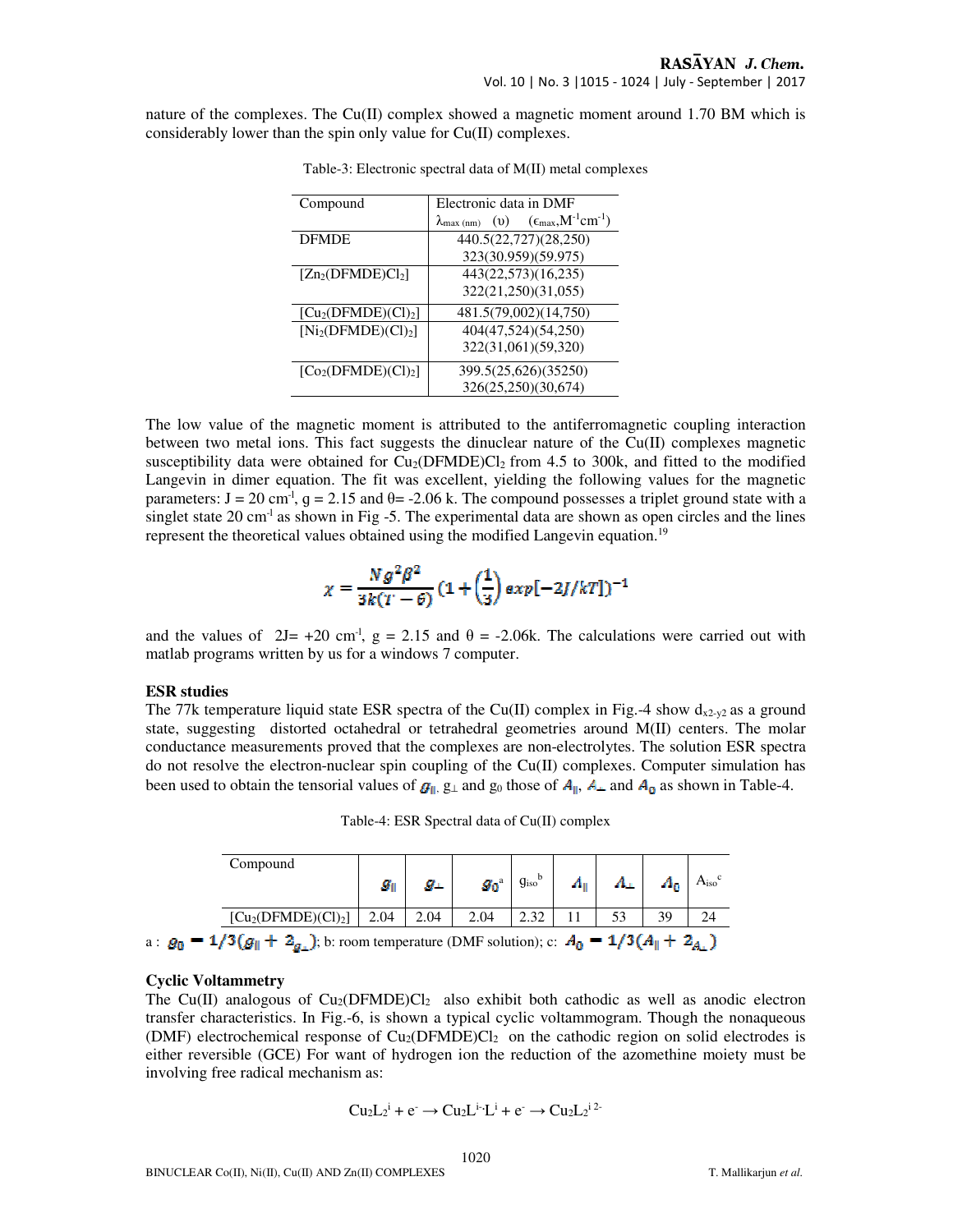#### RASAYAN J. Chem.

Vol. 10 | No. 3 |1015 - 1024 | July - September | 2017



# Magnetic Field (Oe)

Fig.-4: Experimental and simulated EPR spectra of [Cu<sub>2</sub>(DFMDE)Cl<sub>2</sub>] complexes in DMF solution at 77K temperature

Usually, reduction of organic unsaturated sites on mercury electrode with free radical mechanism occurs by adsorptive manner. The linearity of ip vs ν supports an adsorption complicated reduction of the azomethine sites.<sup>20-22</sup>



Fig.-5: Variable temperature of magnetic susceptibility curves of  $Cu_2(DFMDE)Cl_2$  complex

#### **Biological studies**

The microbial results of Schiff base and its  $Co(II)$ ,  $Ni(II)$ ,  $Cu(II)$  and  $Zn(II)$  complexes are systematized in Table-5. The biological activity of the Schiff base exhibited a considerable enhancement on coordination with the metal ions against all fungal strains. However, the metal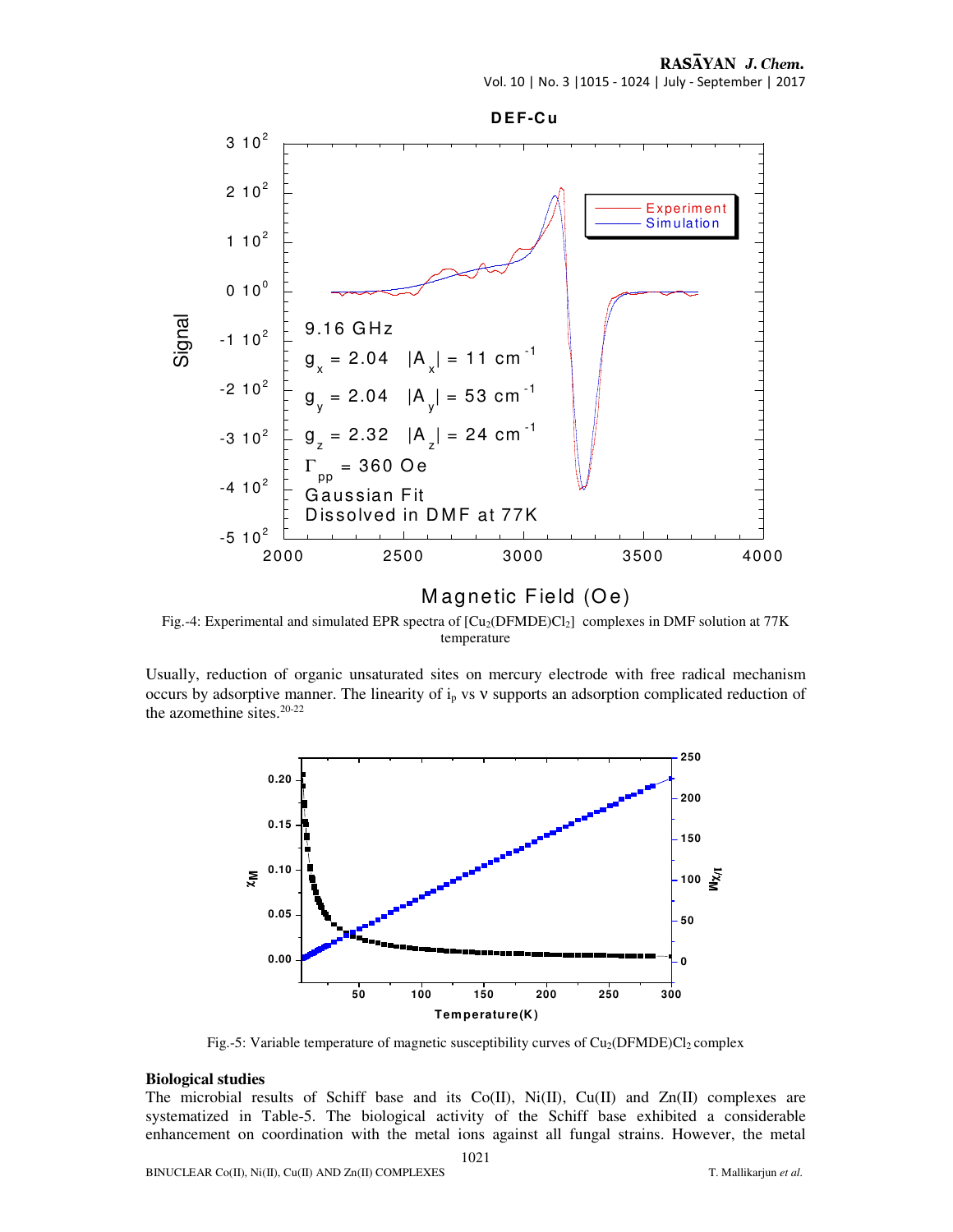complexes showed good antifungal activity against A. niger, Penicillium and C. albicans as shown in Figures-7 and 8.9



Fig.-6: Cyclic Voltammogram spectrum of Cu<sub>2</sub>(DFMDE)Cl<sub>2</sub> complex scan rate 0.1 V



Fig.-7**:** Photograph (Bacillus subtilis) showing antibacterial screening of Schiff base and Gentamycin



Fig.-8: Photograph (A. niger) showing antifungal screening of Schiff base and Fluconazole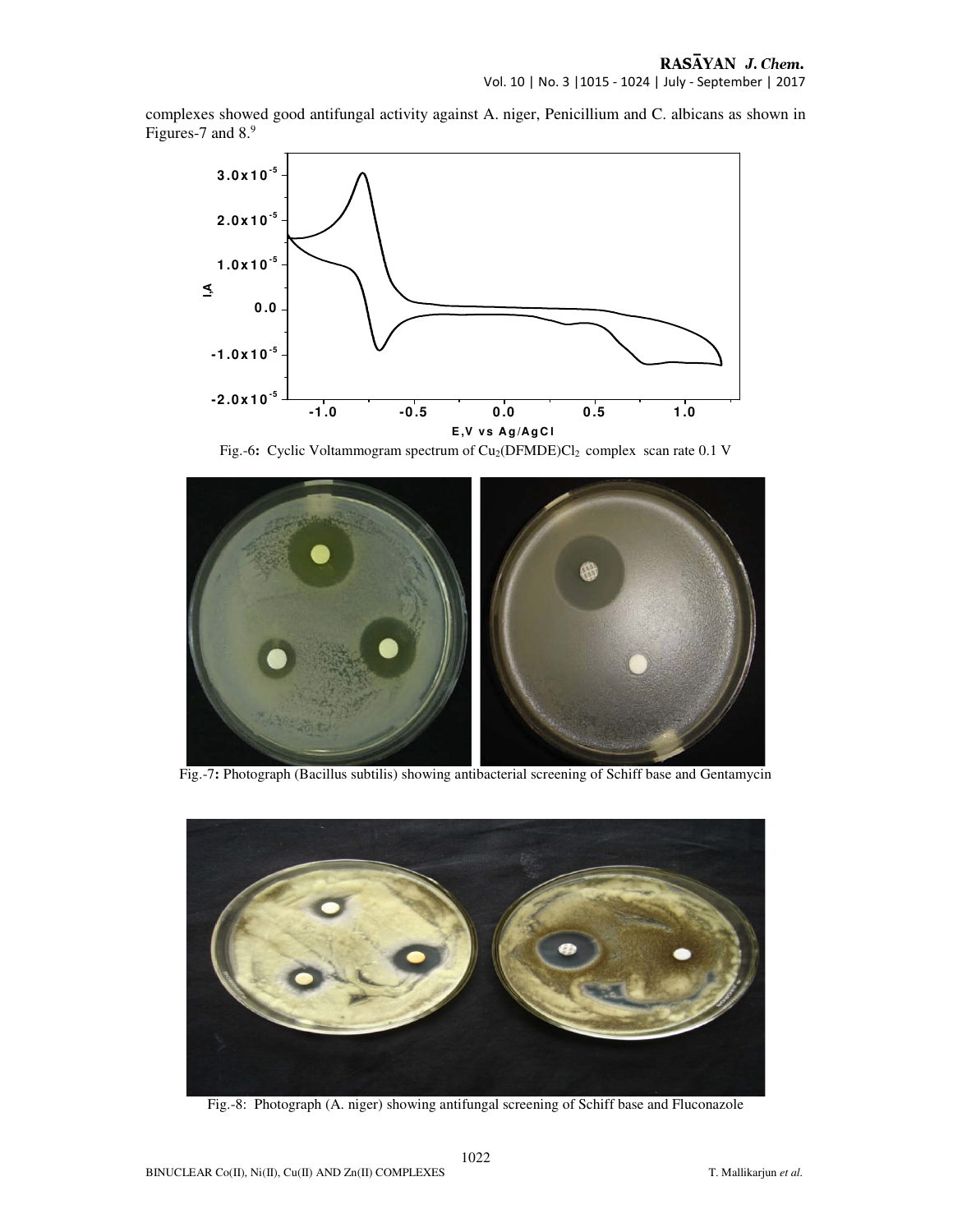| Compound            | Activity against bacteria (mm) |                          |                          |        |                          |             | Activity<br>(mm)         | bacteria                 |                          |          |
|---------------------|--------------------------------|--------------------------|--------------------------|--------|--------------------------|-------------|--------------------------|--------------------------|--------------------------|----------|
|                     | E.coli                         | <b>P.</b>                | b.                       | S.     | S.                       | Micrococcus | b.                       | А.                       | Pencillium               | c.       |
|                     |                                | aeruginasa               | cereus                   | aureus | dysentery                |             | subtilis                 | nigar                    |                          | albicans |
| <b>DFMDE</b>        | 18                             | 16                       | 18                       | 12     | 16                       | 15          | 20                       | 22                       | 20                       | 18       |
| $[Zn_2(DFMDE)Cl_2]$ | 12                             | 14                       | 10                       | 16     | 12                       | 10          | 14                       | 18                       | 20                       | 20       |
| $[Cu2(DFMDE)(Cl)2]$ | 14                             | 16                       | 12                       | 18     | 14                       | 12          | 16                       | 20                       | 22                       | 22       |
| $[Ni2(DFMDE)(Cl)2]$ | 16                             | 14                       | 16                       | 12     | 18                       | 18          | 18                       | 22                       | 20                       | 20       |
| $[Co2(DFMDE)(Cl)2]$ | 12                             | 18                       | 18                       | 14     | 16                       | 14          | 14                       | 22                       | 20                       | 20       |
| Gentamycin          | 22                             | 22                       | 22                       | 22     | 22                       | 22          | 22                       | $\overline{\phantom{a}}$ | $\overline{\phantom{a}}$ |          |
| Fluconazole         | $\overline{\phantom{a}}$       | $\overline{\phantom{a}}$ | $\overline{\phantom{a}}$ | -      | $\overline{\phantom{a}}$ |             | $\overline{\phantom{a}}$ | 26                       | 26                       | 26       |
| <b>DMF</b>          | 14                             | 14                       | 14                       | 14     | 14                       | 14          | 14                       | 14                       | 14                       | 14       |

#### Table-5: Bacteriological results of Schiff base and its Co(II), Ni(II), Cu(II) and Zn(II) complexes at 10 mg mL<sup>-1</sup> concentration

#### **CONCLUSION**

The newly synthesized compound acts as hexadentate Schiff base ligand. The metals are coordinated to azomethine nitrogen and phenolic oxygen atoms. The analytical, spectral, and magnetic, studies confirm the bonding of Schiff base to metal ions. Electrochemical study of Cu(II) complex can provide the degree of the reversibility of one-electron transfer reaction and they have a quasireversible character. Schiff base was found potentially active towards microbial strains. All these observations put together to lead us to propose the following structure (Scheme I) in which the  $Ni(II)$ and Cu(II) complexes as shown may be suggested to the geometry is trigonal bipyramidal. Geometry and Co(II) and Zn(II) complexes exhibit may be suggested to the geometry is tetrahedral.

#### **ACKNOWLEDGEMENT**

The authors wish to thank Prof. Ramanujachary, Rowan University, New Jersey, USA for the lowtemperature magnetic and ESR measurements while VK expresses his thanks to the Director, NIT Warangal for the Institute Research Fellowship.

#### **REFERENCES**

- 1. S.N. Dubey, B. Kaushik*, Indian J. Chem*., **24A,** 950 (1985).
- 2. B. Murukan, K. Mohanan, *J. Enzyme Inhib. Med. Chem.,* **22(1)** ,65(2007)
- 3. S. Naskar, D. Mishra, S. Kumar Chattopadhyay, M. Corbella, A.J. Blake, *Dalton Trans*. 2428(2005).
- 4. D.A. Denton, N. Suschitzky, *J. Chem. Soc.,* 4741 (1963).
- 5. R.R. Gange, C.L. Spiro, T.J. Smith, C.A. Hamann, W.R. Thies, A.K. Shiemke, *J. Am.Chem. Soc.,*  **103**, 4073 (1981).
- 6. F. Ullmann, K. Brittner, *Chem. Ber.,* **42,** 2539(1909).
- 7. E.O. Offiong, S. Martelli, Il Farmaco, **49**, 513 (1994).
- 8. J.G. Collee, J.P. Duguid, A.G. Farser, B.D. Marmion (Eds.), *Practical Medical Microbiology, Churchill Livingstone*, New York, (1989).
- 9. K. Jerzy and Z. Teodor, *Chem. Abstr*., **123**, 339(1995).
- 10. M.S. Gunthkal, T.R. Goudar, S.A. Patil*, Oriental J. Chem.,* **16**, 151(2000).
- 11. Sayaji Rao, *Asian J. Chem*., **17**, 2663(2005).
- 12. H.H. Freedman, *J. Am. Chem. Soc*., **83**, 2900 (1956).
- 13. A.W. Baker, A.T. Shulgin, *J. Am. Chem. Soc*., **83**, 1523 (1959).
- 14. K. Nakamoto, *Infrared Spectra of Inorganic and Coordination Compounds, Wiley-Interscience*, New York, (1970).
- 15. B.B. Mohapatra, S.K. Saraf, *J. Indian Chem. Soc*., **80**, 696 (2003).
- 16. C.K. Choudhary, R.K. Choudray, L.K. Mishra*, J. Indian Chem. Soc.,* **80** ,693 (2003).
- 17. D.N. Satyanarayana, *Electronic Absorption Spectroscopy and Related Techniques, University Press,* Hyderabad, (2001).